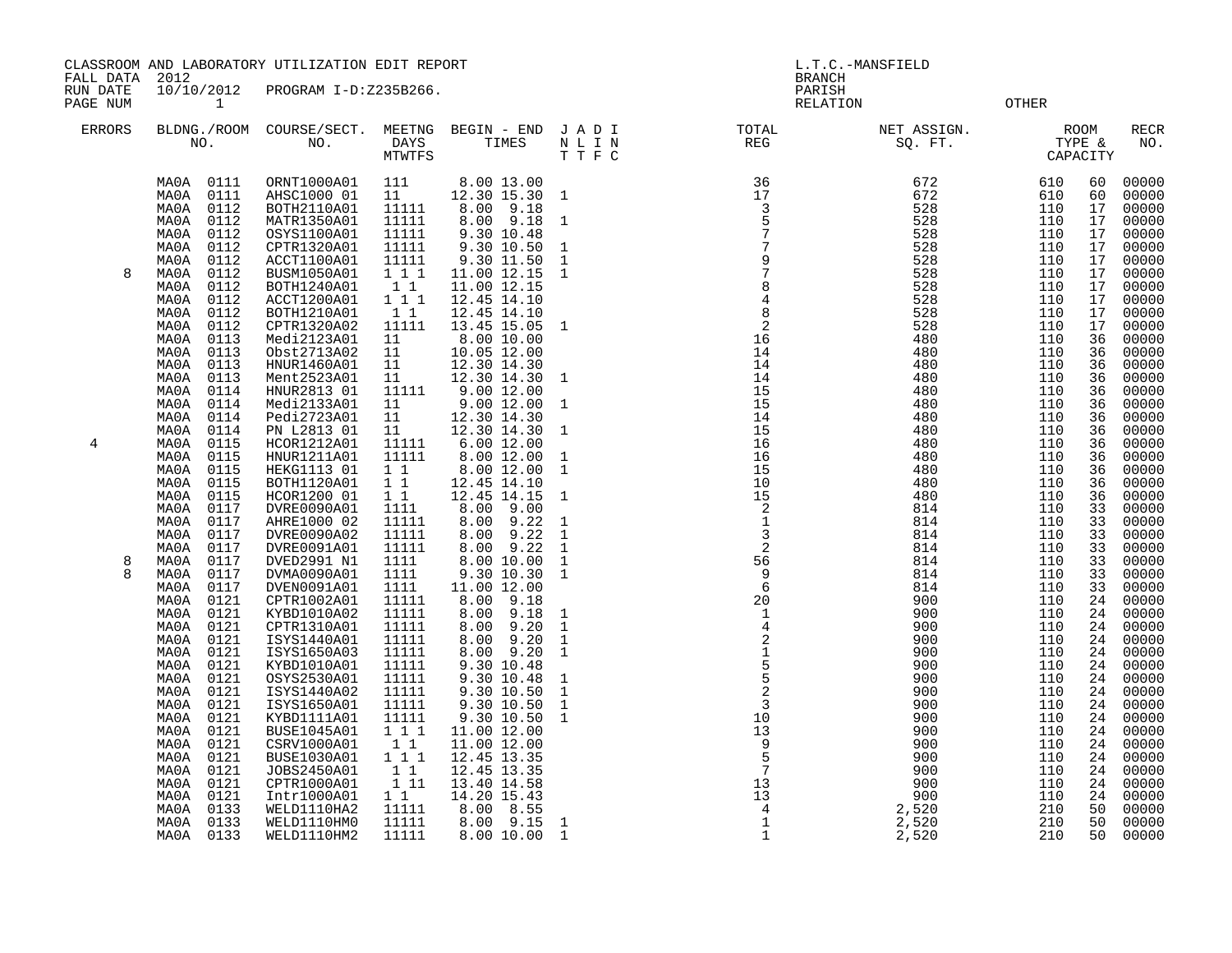| CLASSROOM AND LABORATORY UTILIZATION EDIT REPORT<br>FALL DATA<br>2012 |                                                                                                                                                                                                                                                                                                                                                              |                                                                                                                                                                                                                                                                                                                                        |                                                                                                                                                                                                   | L.T.C.-MANSFIELD<br><b>BRANCH</b>                                                                                                                                                                                                                                                                                   |                             |                                                                                                        |                                                                                                                                                                                                    |                                                                                                                                                        |                                                                                                                                  |                                                                                                                                                                                                    |
|-----------------------------------------------------------------------|--------------------------------------------------------------------------------------------------------------------------------------------------------------------------------------------------------------------------------------------------------------------------------------------------------------------------------------------------------------|----------------------------------------------------------------------------------------------------------------------------------------------------------------------------------------------------------------------------------------------------------------------------------------------------------------------------------------|---------------------------------------------------------------------------------------------------------------------------------------------------------------------------------------------------|---------------------------------------------------------------------------------------------------------------------------------------------------------------------------------------------------------------------------------------------------------------------------------------------------------------------|-----------------------------|--------------------------------------------------------------------------------------------------------|----------------------------------------------------------------------------------------------------------------------------------------------------------------------------------------------------|--------------------------------------------------------------------------------------------------------------------------------------------------------|----------------------------------------------------------------------------------------------------------------------------------|----------------------------------------------------------------------------------------------------------------------------------------------------------------------------------------------------|
| RUN DATE                                                              | 10/10/2012                                                                                                                                                                                                                                                                                                                                                   | PROGRAM I-D:Z235B266.                                                                                                                                                                                                                                                                                                                  |                                                                                                                                                                                                   |                                                                                                                                                                                                                                                                                                                     |                             | PARISH                                                                                                 |                                                                                                                                                                                                    |                                                                                                                                                        |                                                                                                                                  |                                                                                                                                                                                                    |
| PAGE NUM                                                              | 2                                                                                                                                                                                                                                                                                                                                                            |                                                                                                                                                                                                                                                                                                                                        |                                                                                                                                                                                                   |                                                                                                                                                                                                                                                                                                                     |                             | RELATION                                                                                               |                                                                                                                                                                                                    | <b>OTHER</b>                                                                                                                                           |                                                                                                                                  |                                                                                                                                                                                                    |
| <b>ERRORS</b>                                                         | BLDNG./ROOM<br>NO.                                                                                                                                                                                                                                                                                                                                           | COURSE/SECT.<br>NO.                                                                                                                                                                                                                                                                                                                    | MEETNG<br>DAYS<br>MTWTFS                                                                                                                                                                          | BEGIN - END<br>TIMES                                                                                                                                                                                                                                                                                                | JADI<br>NLIN<br>TTFC        | TOTAL<br>REG                                                                                           | NET ASSIGN.<br>SQ. FT.                                                                                                                                                                             |                                                                                                                                                        | ROOM<br>TYPE &<br>CAPACITY                                                                                                       | <b>RECR</b><br>NO.                                                                                                                                                                                 |
| 4<br>4<br>4<br>4<br>4<br>$\overline{4}$                               | 0133<br>MA0A<br>0133<br>MA0A<br>0133<br>MA0A<br>MA0A<br>0133<br>0133<br>MA0A<br>0133<br>MA0A<br>0133<br>MA0A<br>0133<br>MA0A<br>0133<br>MA0A<br>0133<br>MA0A<br>0133<br>MA0A<br>0133<br>MA0A<br>0133<br>MA0A<br>0133<br>MA0A<br>0133<br>MA0A<br>0133<br>MA0A<br>MA0A<br>0133<br>0133<br>MA0A<br>0133<br>MA0A<br>MA0A<br>0133<br>0133<br>MA0A<br>0133<br>MA0A | WELD1110A01<br>WELD1120A01<br>WELD1140A01<br>WELD1210A01<br>WELD1310A01<br>WELD1410A01<br>WELD1411A01<br>WELD1412A01<br>WELD1420A01<br>WELD1510A01<br>WELD1511A01<br>WELD1512A02<br>WELD2110A01<br>WELD2111A01<br>WELD2210A01<br>WELD2210A02<br>WELD2230A01<br>WELD2310A01<br>WELD2311A01<br>WELD1130A01<br>WELD2311A02<br>WELD1140HA1 | 11111<br>11111<br>11111<br>11111<br>11111<br>11111<br>11111<br>11111<br>11111<br>11111<br>11111<br>11111<br>11111<br>11111<br>11111<br>11111<br>11111<br>11111<br>11111<br>1111<br>11111<br>11111 | 8.00 14.30<br>8.00 14.30<br>8.00 14.30<br>8.00 14.30<br>8.00 14.30<br>8.00 14.30<br>8.00 14.30<br>8.00 14.30<br>8.00 14.30<br>8.00 14.30<br>8.00 14.30<br>8.00 14.30<br>8.00 14.30<br>8.00 14.30<br>8.00 14.30<br>8.00 14.30<br>8.00 14.30<br>8.00 14.30<br>8.00 14.30<br>8.00 14.30<br>8.00 14.50<br>$9.00$ $9.55$ | -1<br>1<br>1<br>1<br>1<br>1 | $\overline{2}$<br>$\overline{2}$<br>$\mathbf{1}$<br>$\overline{1}$<br>$\overline{6}$<br>$4223$<br>$14$ | 2,520<br>2,520<br>2,520<br>2,520<br>2,520<br>2,520<br>2,520<br>2,520<br>2,520<br>2,520<br>2,520<br>2,520<br>2,520<br>2,520<br>2,520<br>2,520<br>2,520<br>2,520<br>2,520<br>2,520<br>2,520<br>2,520 | 210<br>210<br>210<br>210<br>210<br>210<br>210<br>210<br>210<br>210<br>210<br>210<br>210<br>210<br>210<br>210<br>210<br>210<br>210<br>210<br>210<br>210 | 50<br>50<br>50<br>50<br>50<br>50<br>50<br>50<br>50<br>50<br>50<br>50<br>50<br>50<br>50<br>50<br>50<br>50<br>50<br>50<br>50<br>50 | 00000<br>00000<br>00000<br>00000<br>00000<br>00000<br>00000<br>00000<br>00000<br>00000<br>00000<br>00000<br>00000<br>00000<br>00000<br>00000<br>00000<br>00000<br>00000<br>00000<br>00000<br>00000 |
|                                                                       | 0133<br>MA0A<br>0133<br>MA0A<br>0133<br>MA0A<br>0133<br>MA0A<br>0133<br>MA0A<br>0133<br>MA0A<br>0133<br>MA0A                                                                                                                                                                                                                                                 | WELD1140H02<br>WELD1120H01<br>WELD1210H01<br>WELD1412HS1<br>WELD1410H01<br>WELD1410HS2<br>WELD1130H01                                                                                                                                                                                                                                  | 11111<br>11111<br>11111<br>11111<br>11111<br>11111<br>11111                                                                                                                                       | 10.35 11.20<br>12.00 12.50<br>12.00 13.05<br>13.00 13.50<br>13.15 14.30<br>13.50 14.35<br>14.00 14.30                                                                                                                                                                                                               | 1<br>1<br>1                 |                                                                                                        | 2,520<br>2,520<br>2,520<br>2,520<br>2,520<br>2,520<br>2,520                                                                                                                                        | 210<br>210<br>210<br>210<br>210<br>210<br>210                                                                                                          | 50<br>50<br>50<br>50<br>50<br>50<br>50                                                                                           | 00000<br>00000<br>00000<br>00000<br>00000<br>00000<br>00000                                                                                                                                        |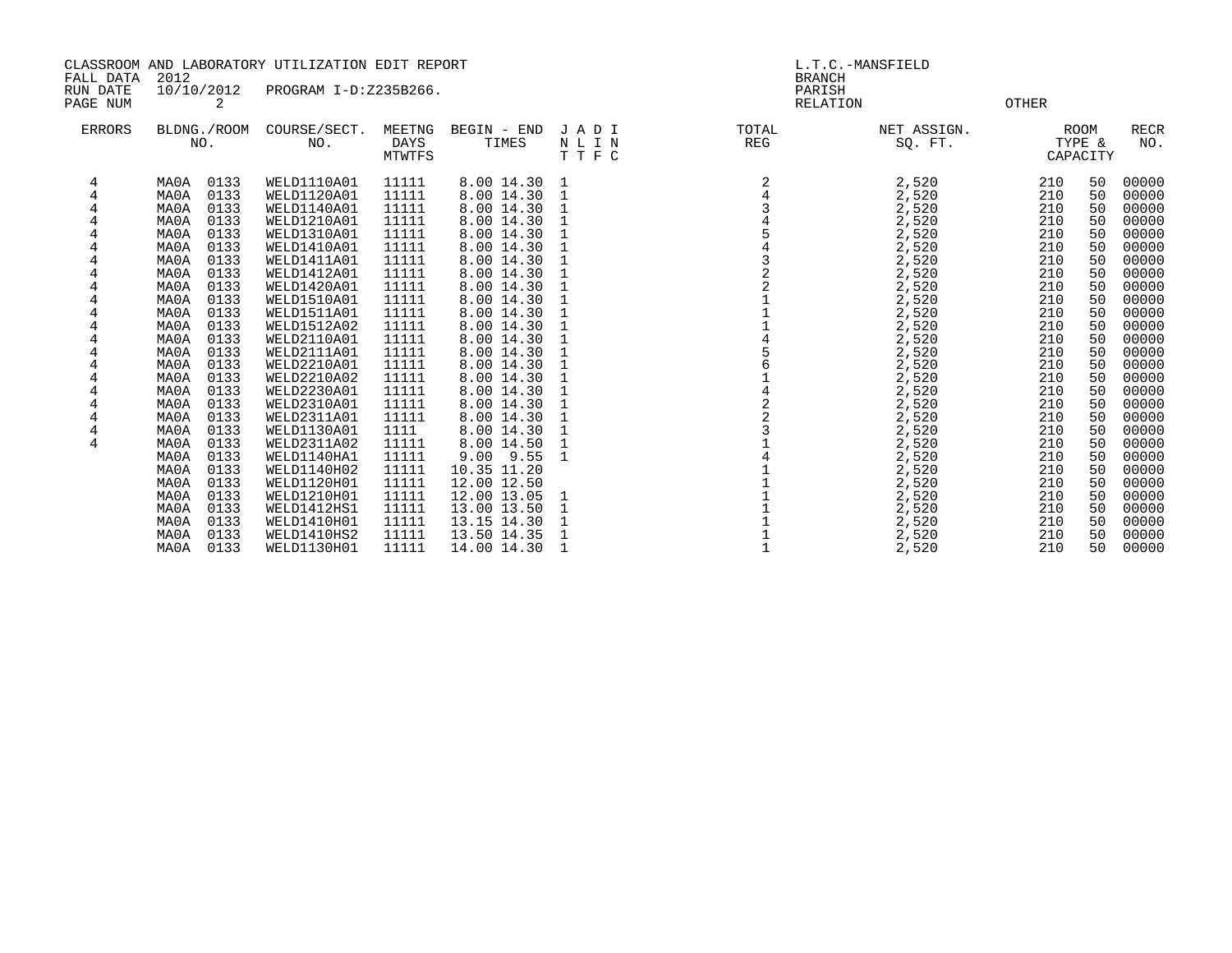## E R R O R P A G E L.T.C.-MANSFIELD

- ERROR 1 CLASS AND LABORATORY UTILIZATION FILE DOES NOT MATCH WITH BLDGS AND ROOMS FILE. THE ROOM, BUILDING, AND CLASS FILES MUST ALL MATCH. IF THE ROOM NUMBER ON THE UTILIZATION IS CORRECT, THE ROOM SHOULD TO BE ADDED TO THE ROOM FILE.
- ERROR 2 THERE SHOULD BE AT LEAST ONE ENTRY IN THE DAYS-OF-WEEK-COURSE-MEETS FIELD.
- ERROR 3 BEGIN-END-TIME FIELDS MUST BE BETWEEN 06.00 AND 23.00
- ERROR 4 WARNING CLASS TIME EXCEEDS 5 HOURS. 22

- ERROR 5 ROOM TYPE INVALID FOR TEACHING CLASS, CLASSES CANNOT BE SCHEDULED IN ROOMS DESIGNATED AS CIRCULATION, CUSTODIAL OR MECHANICAL.
- ERROR 7 THE TOTAL REGISTRANTS FIELD MUST NOT BE BLANK OR ZEROS
- ERROR 8 WARNING EXCEEDS THE CAPACITY OF THE ROOM BY 50% (IF THIS IS A JOINT CLASS ITS REGISTRANTS ARE INCLUDED). 3 PLEASE CHECK THE CAPACITY OF THE ROOM AS IT APPEARS ON THE ROOM FILE.
- ERROR 9 UNLESS THERE IS A JOINT CLASS, ALTERNATE WEEKS OR INCONSISTENT MEETING TIMES, THERE SHOULD BE NO DUPLICATES.

| TOTAL ERRORS (INCLUDING WARNINGS)                                                                                                                                       | 25             |
|-------------------------------------------------------------------------------------------------------------------------------------------------------------------------|----------------|
| TOTAL NUMBER OF RECORDS READ<br>TOTAL NUMBER OF RECORDS ACCEPTED FOR SPACE UTILIZATION COMPUTATION<br>NUMBER OF JOINT-CLASS RECORDS<br>NUMBER OF ALTERATE WEEKS RECORDS | 80<br>80<br>54 |
| NUMBER OF DIFFERENT TIMES RECORDS                                                                                                                                       |                |

NUMBER OF INCONSISTENT RECORDS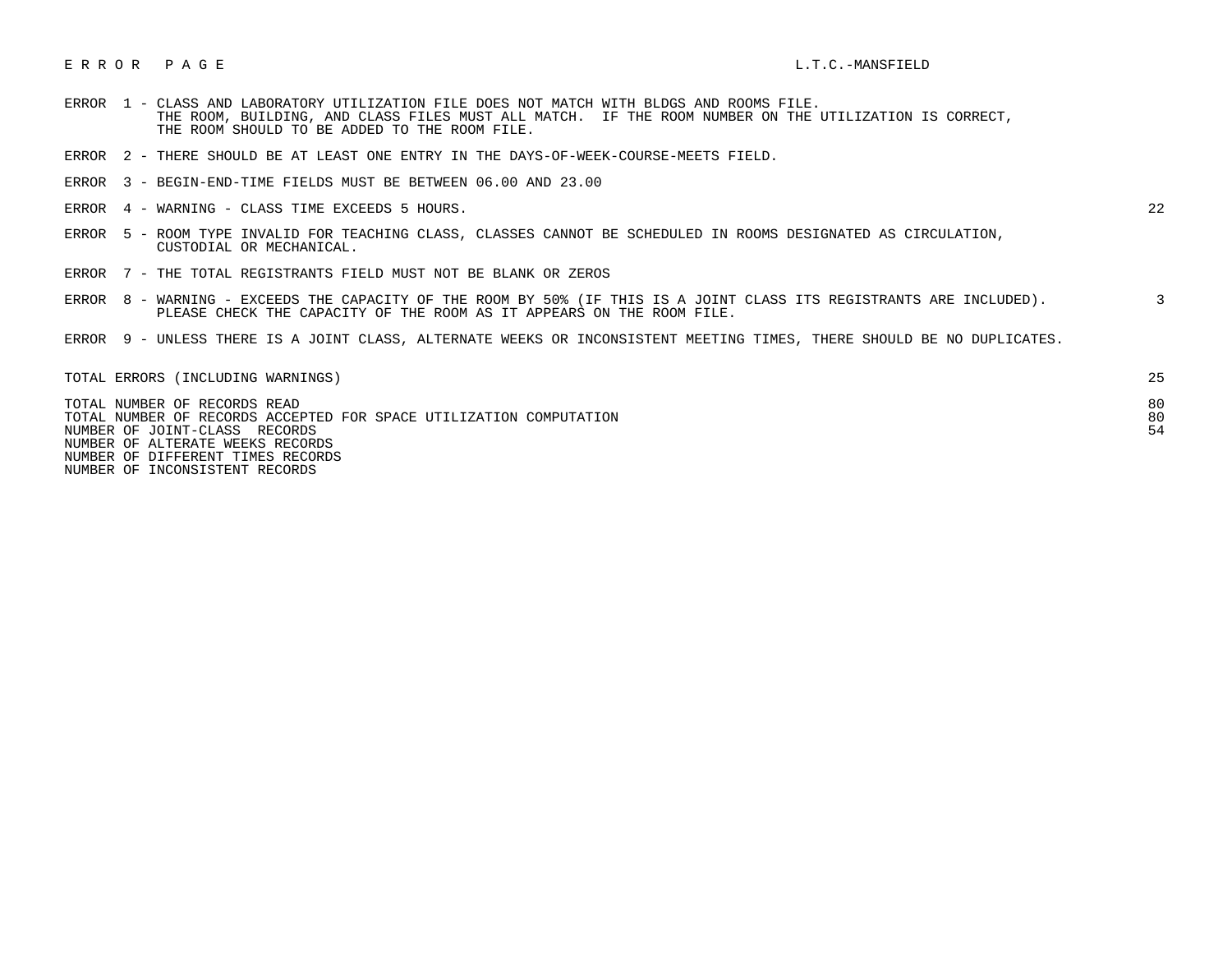|                                                                                      | DAY USE         | NIGHT USE       | TOTAL           |
|--------------------------------------------------------------------------------------|-----------------|-----------------|-----------------|
|                                                                                      | $(0600 - 1700)$ | $(1700 - 2300)$ | $(0600 - 2300)$ |
| *CLASSROOM FACILITIES                                                                |                 |                 |                 |
| TOTAL NUMBER OF ROOMS                                                                |                 |                 | $7\phantom{.0}$ |
| TOTAL NUMBER OF STATIONS (CAPACITY)                                                  |                 |                 | 198             |
| WEEKLY STUDENT CONTACT HOURS                                                         | 3190            |                 | 3190            |
| WEEKLY TOTAL OF ROOMS AVAILABLE - COUNTED IN HALF HOUR INCREMENTS                    | 630             | 350             | 980             |
| WEEKLY TOTAL OF ROOMS IN USE - COUNTED IN HALF HOUR INCREMENTS                       | 618             |                 | 618             |
| WEEKLY TOTAL OF STUDENT STATIONS AVAILABLE - COUNTED IN HALF HOUR INCREMENTS         | 17820           | 9900            | 27720           |
| WEEKLY TOTAL OF STATIONS AVAILABLE IN ROOMS IN USE - COUNTED IN HALF HOUR INCREMENTS | 17303           |                 | 17303           |
| WEEKLY TOTAL OF STATIONS IN USE - COUNTED IN HALF HOUR INCREMENTS                    | 6380            |                 | 6380            |
| PERCENT OF ROOMS IN USE TO ROOMS AVAILABLE                                           | 98.1            | $\cdot$ 0       | 63.1            |
| PERCENT OF STATIONS IN USE TO STATIONS AVAILABLE                                     | 35.8            | $\cdot$ 0       | 23.0            |
| PERCENT OF STATIONS IN USE TO STATIONS AVAILABLE IN OCCUPIED ROOMS                   | 36.9            | $\cdot$ 0       | 36.9            |
|                                                                                      |                 |                 |                 |
|                                                                                      | DAY USE         | NIGHT USE       | TOTAL           |
|                                                                                      | $(0600 - 1700)$ | $(1700 - 2300)$ | $(0600 - 2300)$ |
| <b>CLASSROOM</b>                                                                     |                 |                 |                 |
| TOTAL NUMBER OF ROOMS                                                                |                 |                 | $7\phantom{.0}$ |
| TOTAL NUMBER OF STATIONS (CAPACITY)                                                  |                 |                 | 198             |
| WEEKLY STUDENT CONTACT HOURS                                                         | 3190            |                 | 3190            |
| WEEKLY TOTAL OF ROOMS AVAILABLE - COUNTED IN HALF HOUR INCREMENTS                    | 630             | 350             | 980             |
| WEEKLY TOTAL OF ROOMS IN USE - COUNTED IN HALF HOUR INCREMENTS                       | 618             |                 | 618             |
| WEEKLY TOTAL OF STUDENT STATIONS AVAILABLE - COUNTED IN HALF HOUR INCREMENTS         | 17820           | 9900            | 27720           |
| WEEKLY TOTAL OF STATIONS AVAILABLE IN ROOMS IN USE - COUNTED IN HALF HOUR INCREMENTS | 17303           |                 | 17303           |
| WEEKLY TOTAL OF STATIONS IN USE - COUNTED IN HALF HOUR INCREMENTS                    | 6380            |                 | 6380            |
| PERCENT OF ROOMS IN USE TO ROOMS AVAILABLE                                           | 98.1            | $\cdot$ 0       | 63.1            |
| PERCENT OF STATIONS IN USE TO STATIONS AVAILABLE                                     | 35.8            | . 0             | 23.0            |
| PERCENT OF STATIONS IN USE TO STATIONS AVAILABLE IN OCCUPIED ROOMS                   | 36.9            | $\cdot$ 0       | 36.9            |